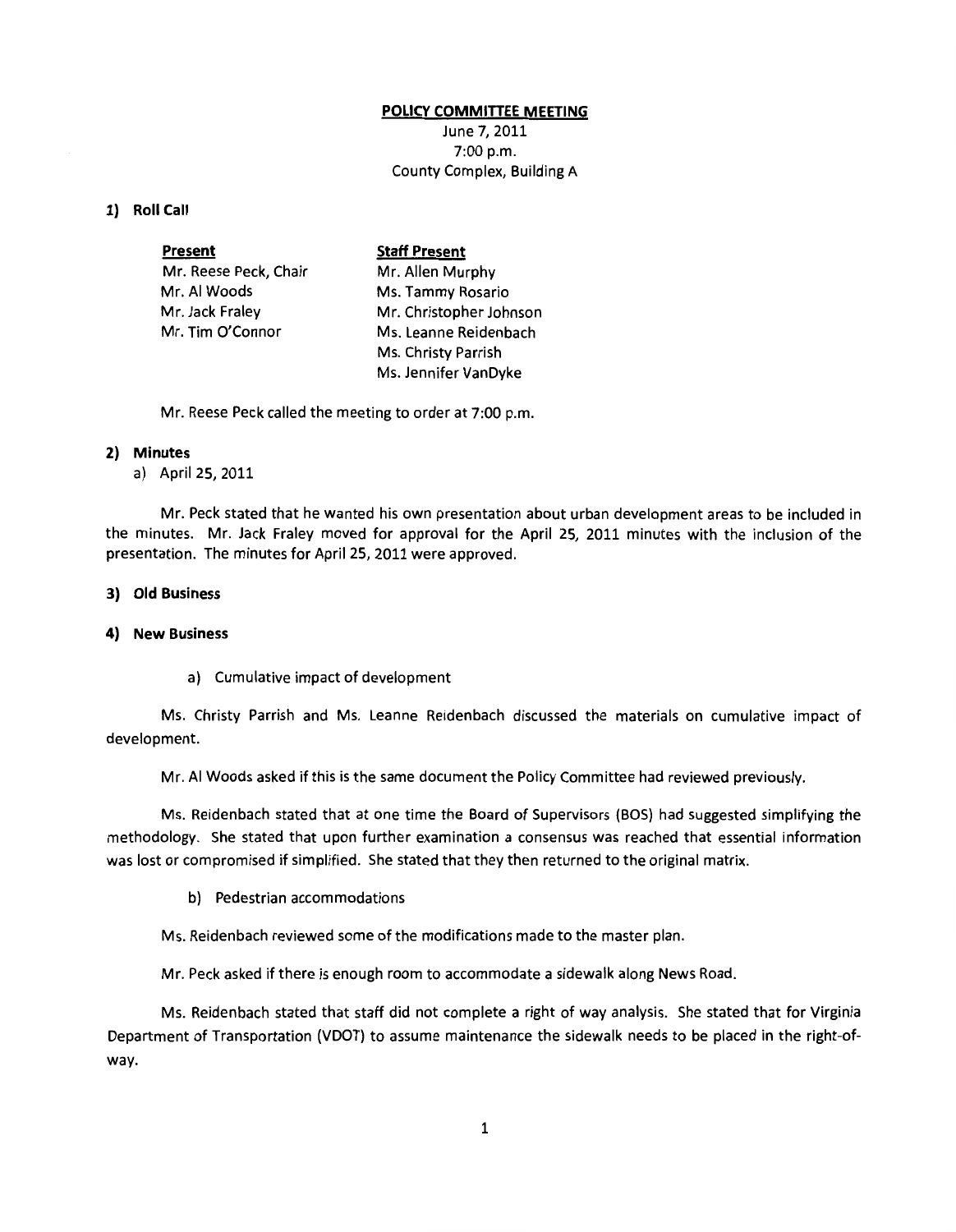Mr. Allen Murphy stated that there is enough right-of-way along the main section of News Road to accommodate a path.

Mr. Peck stated that he is uncertain of the area around Matoaka Elementary school. He stated that it seems out of place to put sidewalks in an area that is remote.

Ms. Reidenbach stated that staff elected to go one-half mile in either direction to the schools in that area. She stated that this was intended to accommodate students in the area. She stated that the Policy Committee had previously called out Brick Bat Road, Lake Powell Road and Jolly Pond Road as areas of interest.

Mr. Peck asked if there are sidewalks within the neighborhoods in the Jolly Pond Road area.

Ms. Reidenbach stated that she did not know. She stated that currently there are proposals for subdivisions along Jolly Pond that include three acre lots.

Ms. Tammy Rosario stated that staff can go back and look at the density in that area past Matoaka Elementary school. She stated that there would be benefits to having a sidewalk in the area adjacent to the Greensprings West subdivision.

Mr. Peck stated that it may be best to have a multi-use path in that area to accommodate bikes as well.

Mr. Fraley stated that we want to maintain inter-connectivity.

Mr. Tim O'Connor stated that he is concerned with removing the sidewalk requirements. He stated that within Mclaws Circle he sees people walking in the middle of the road because the area lacks sidewalks. He stated that many employees working in Stonehouse Industrial Park use public transportation. He stated that it is important to have sidewalks in these areas to better facilitate the use of public transportation.

Mr. Fraley stated that he would like to see sidewalks in office parks.

Ms. Reidenbach stated that new office parks require sidewalk installation. She stated that for any subdivision that has internal public streets, VDOT will require sidewalks on either one or both sides of the development if it meets certain thresholds. She stated that if they are private streets, staff has written a provision that would mirror VDOT requirements. She stated that industrial parks and industrial portions of economic opportunity areas are other places where there would be no County sidewalk requirements for private streets but that would still have to adhere to VDOT regulations. She stated that new office parks and commercial and retail establishments would be included in sidewalk requirements.

Mr. Fraley stated that including industrial parks for sidewalk requirements may be advantageous.

Mr. Murphy stated that staff has spoken with the Director of Economic Development regarding sidewalk requirements in industrial areas. The director stated that he was more comfortable with not making it a requirement.

Ms. Reidenbach stated that if the street is public then the property needs to be developed per VDOT's requirements.

Mr. Woods asked staff to explain what differentiates public and private streets.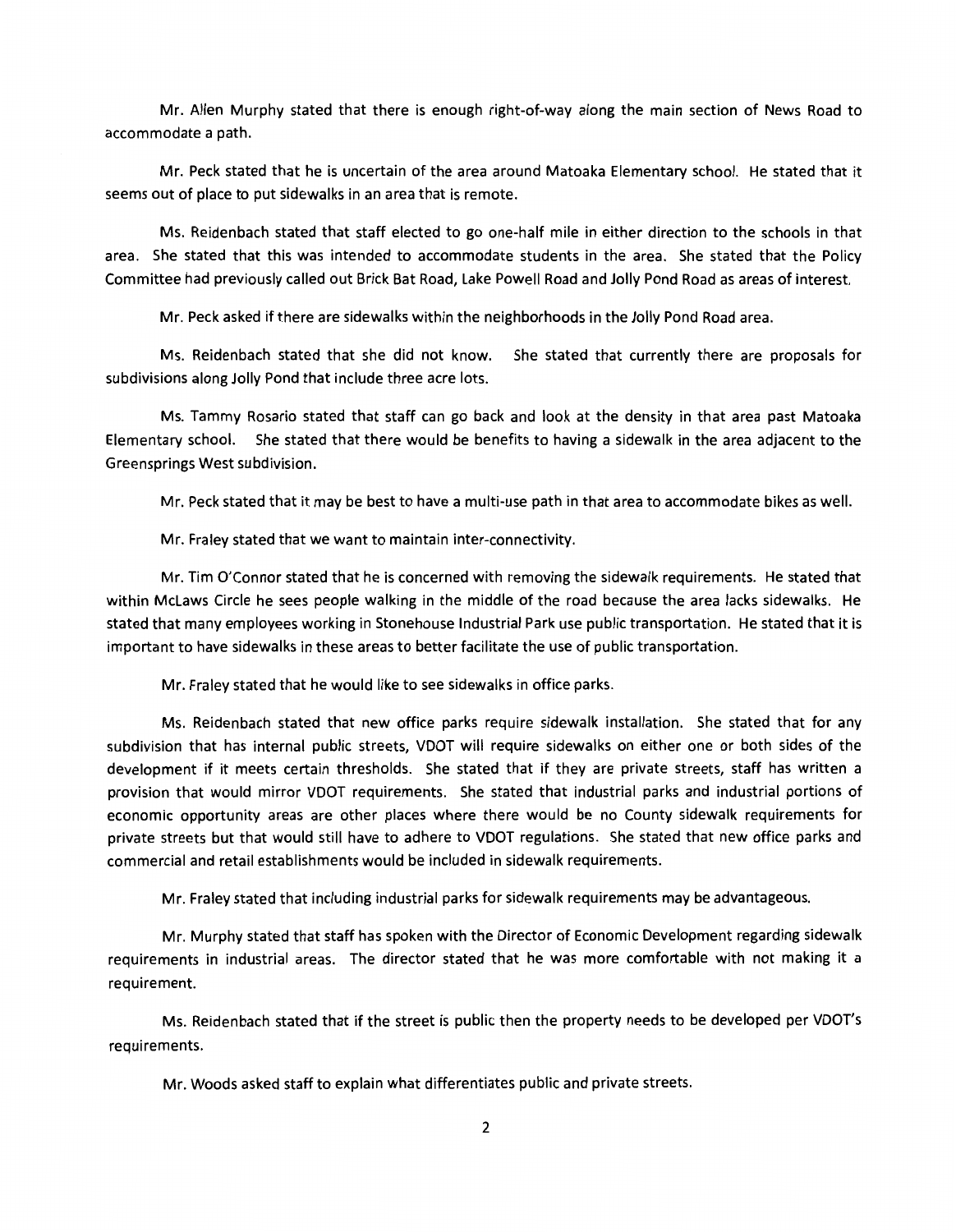Ms. Reidenbach stated that public streets will be wholly governed by VDOT's requirements. She stated that staff decided to stick with VDOT's requirements and reference their guidelines. She stated that private streets would not have to meet VDOT standards relating to sidewalks, unless the Ordinance required it. She stated that staff wrote language in the Ordinance requiring sidewalks on private streets that mirrored VDOT's requirements.

Mr. Woods asked why staff elected not to require sidewalks in industrial areas.

Ms. Reidenbach stated that the Director of Economic Development did not want to burden business owners with the cost.

Mr. Woods asked what the typical size of a business would be in an industrial park.

Ms. Reidenbach stated that it varies depending on the use.

Ms. Rosario stated that the Wai-Mart distribution center would be an example of a large industrial operation, a smaller one might be 13,000 square feet.

Mr. Woods stated, as an example, the Wai-Mart distribution center would have required sidewalks throughout with the new requirements.

Ms. Reidenbach stated that she does not know their floor area ratio.

Mr. Murphy stated that they do not front on a public street. He stated that they would also have to meet a certain floor-area ratio in order to trigger the requirement.

Ms. Reidenbach stated that in the areas that are master planned, such as Stonehouse Commerce Center if their pedestrian accommodations are shown on the master plan that would take priority.

Mr. Rich Costello, 10020 Sycamore Landing Road, asked for clarification regarding Sec. 24-3S(a)(4).

Mr. Murphy stated that staff's intent was to meet Americans with Disabilities Act (ADA) standards. He stated that this particular clause is intended to identify special requirements for the Economic Opportunity zone.

Ms. Reidenbach stated that there is also a clause that speaks to connecting a development with any existing public transit stop.

c) Floodplain overlay

Ms. Reidenbach reviewed some of the changes to the draft Floodplain Ordinance.

Mr. Fraley asked for clarification regarding the last sentence in Sec. 24-596.

Mr. Costello asked if staff really meant structures instead of buildings. He stated that structures would be more inclusive.

Ms. Reidenbach stated that it is currently written in the Ordinance as structures.

Mr. Fraley read the definition of structure from the Ordinance.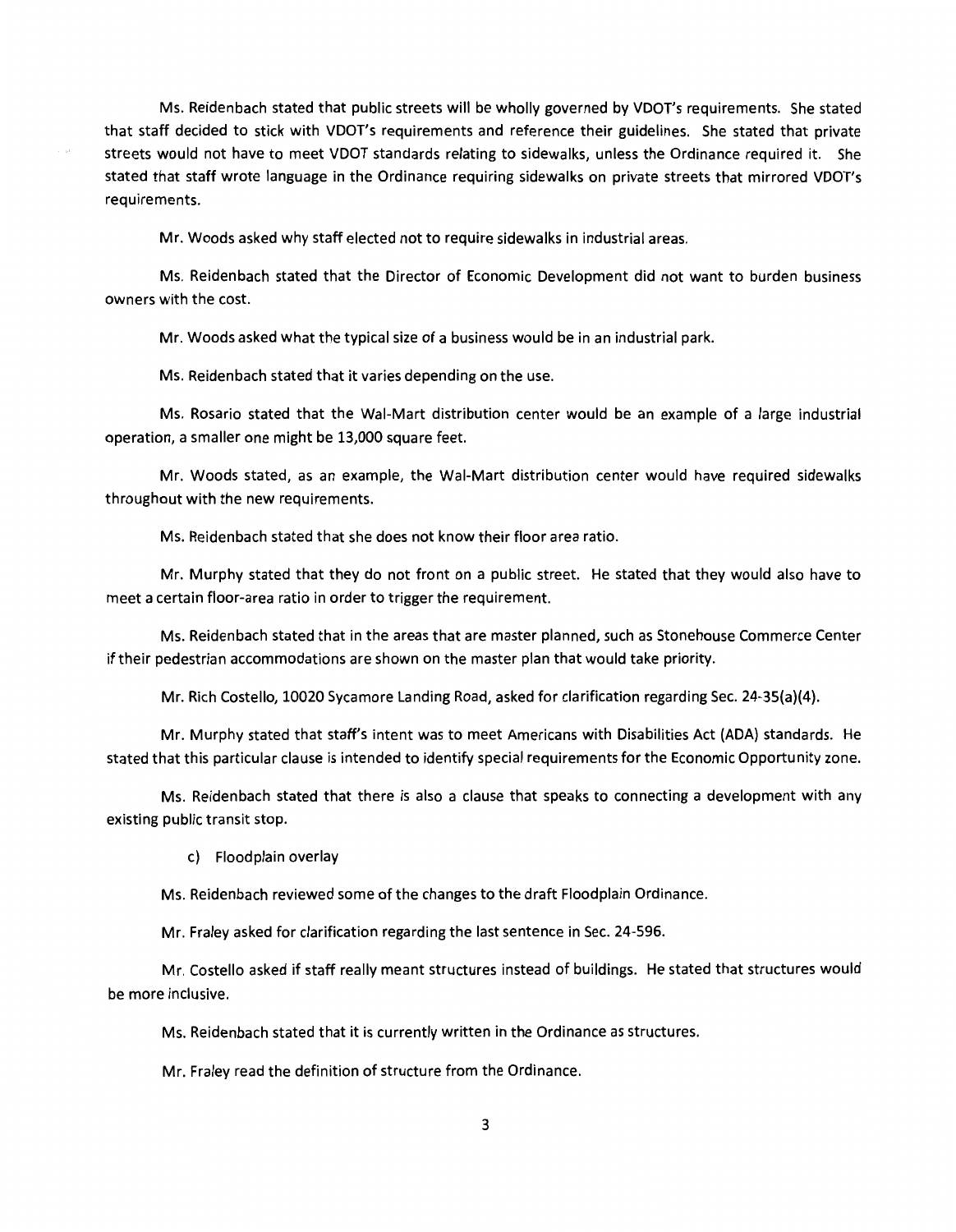Mr. Murphy stated that staff will clarify this to apply to buildings only.

d) Timbering ordinance

Ms. Reidenbach relayed some of the previous discussions with the BOS regarding timbering. She stated that much of discussion revolved around buffers outside the Primary Service Area (PSA). She stated that there was interest in requiring buffering in these locations but, making sure that it was either added as an incentive or that the property owners would not be penalized monetarily. She stated that timbering is a crop for those outside the PSA. She stated that requiring a buffer would not penalize them or they would be compensated. She stated that staff's approach to the direction provided by the BOS was to offer three levels of options to choose from. She stated that the first option represents staff's original proposal to the Policy Committee. She further discussed the details pertaining to option one.

Mr. Peck asked what it means to be a right to timber state.

Ms. Reidenbach stated that being a right to timber state means that property owners have a fundamental right to timber. She stated that localities can apply certain limitations, but the property owner cannot be obstructed from timbering their property.

Mr. Peck confirmed that there are provisions that allow localities to require buffers.

Ms. Reidenbach discussed the details of the second option. Ms. Reidenbach stated that this option includes a requirement to notify the County at least ten days prior to any timbering activities.

Mr. Woods asked why ten days.

Ms. Reidenbach stated that this was the length of notification cited in State Code. Staff has a maximum of ten days to review any plans for timbering.

Mr. Peck stated that outside the PSA there are only parcels with very small acreages that would be covered by this.

Ms. Reidenbach stated, yes. She stated that staff was focusing on Community Character Corridors.

Mr. Peck stated that the primary distinction between option one and option two is the ten day notification.

Ms. Reidenbach stated that option two is an attempt to achieve balance between the Board's desire to protect buffers and their desire to not be punitive. She stated that option three, the most restrictive, requires fifty foot buffers along any Community Character Corridor for A-1 property outside the PSA. She stated that with this requirement, property owners would be allowed to remove up to half of the basal area of the buffer in order to realize the full value of timber on the property.

Mr. Fraley stated he is comfortable with option one.

Mr. O'Connor stated option one seems the most appropriate.

Mr. O'Connor asked if staff does not respond within ten days then by default the proposal is approved.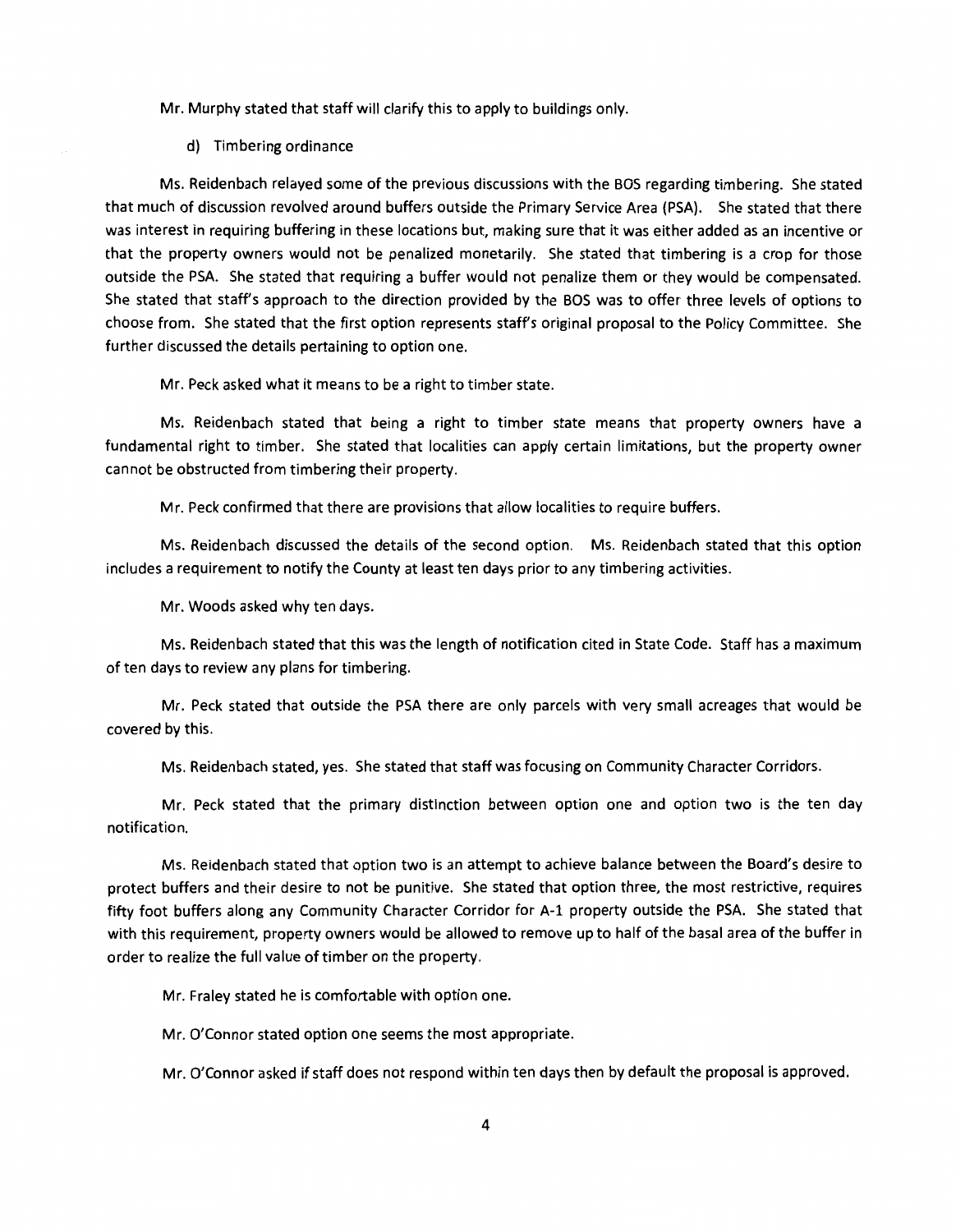Mr. Murphy stated yes.

Ms. Reidenbach stated that one advantage of requiring the ten day notification is that it gives staff the ability to verify that buffers and other required elements have been including, which would help avoid violations, and it also gave the County a chance to consider whether timbering rights to a buffer area should be acquired with greenspace funds.

Mr. O'Connor stated he is reluctant to support any new regulation requiring timbering review plans.

Ms. Reidenbach explained further details related to option three regarding the advantage of leaving trees that are ten inches in diameter. She stated that the trees that are most valuable -the largest, oldest trees - may not be the most ideal to retain in a buffer. These older trees are susceptible to being damaged in heavy winds.

Mr. Peck stated that he likes option three.

The Policy Committee decided to have this discussed further at the next Planning Commission meeting.

e) Commercial districts

Mr. Chris Johnson reviewed the proposed revision to Sec. 24-147, Development Review Committee (DRC) triggers.

In reference to Sec. 24-149, Mr. Woods asked if the Planning Commission reviews plans that have been granted expedited review status.

Mr. Johnson stated that expedited review status for commercial projects does not exempt them from DRC review, if it is necessary. Sec. 24-149 allows the DRC chair to designate two members to review site plans during the initial expedited review timeframe.

Mr. Fraley asked if there would be any changes to the Ordinance regarding the DRC subdivision review trigger.

Mr. Johnson stated that this is a Subdivision Ordinance issue, which is a non-priority item. Mr. Johnson stated that the threshold triggering DRC review of subdivisions will be addressed at a later date.

Mr. Fraley stated that he does not see a need for the DRC to review any of the uses called out in Sec. 24- 147. Mr. Fraley stated that he did not think it is appropriate to have the Economic Development Director decide which proposals are granted expedited review status.

Mr. Johnson stated that staff had been directed previously by the Policy Committee to facilitate modifications to the role of the DRC. Mr. Johnson stated that the new role would define the DRC as a strategic body at the front end of the development review process and as an appellate body in later stages. The DRC would be more involved during the conceptual review of both legislative and certain administrative proposals.

Mr. Peck stated that he supports changing the role of the DRC to a strategic and appellate body.

Mr. Murphy stated that if the DRC review triggers are removed, reviews can be done administratively.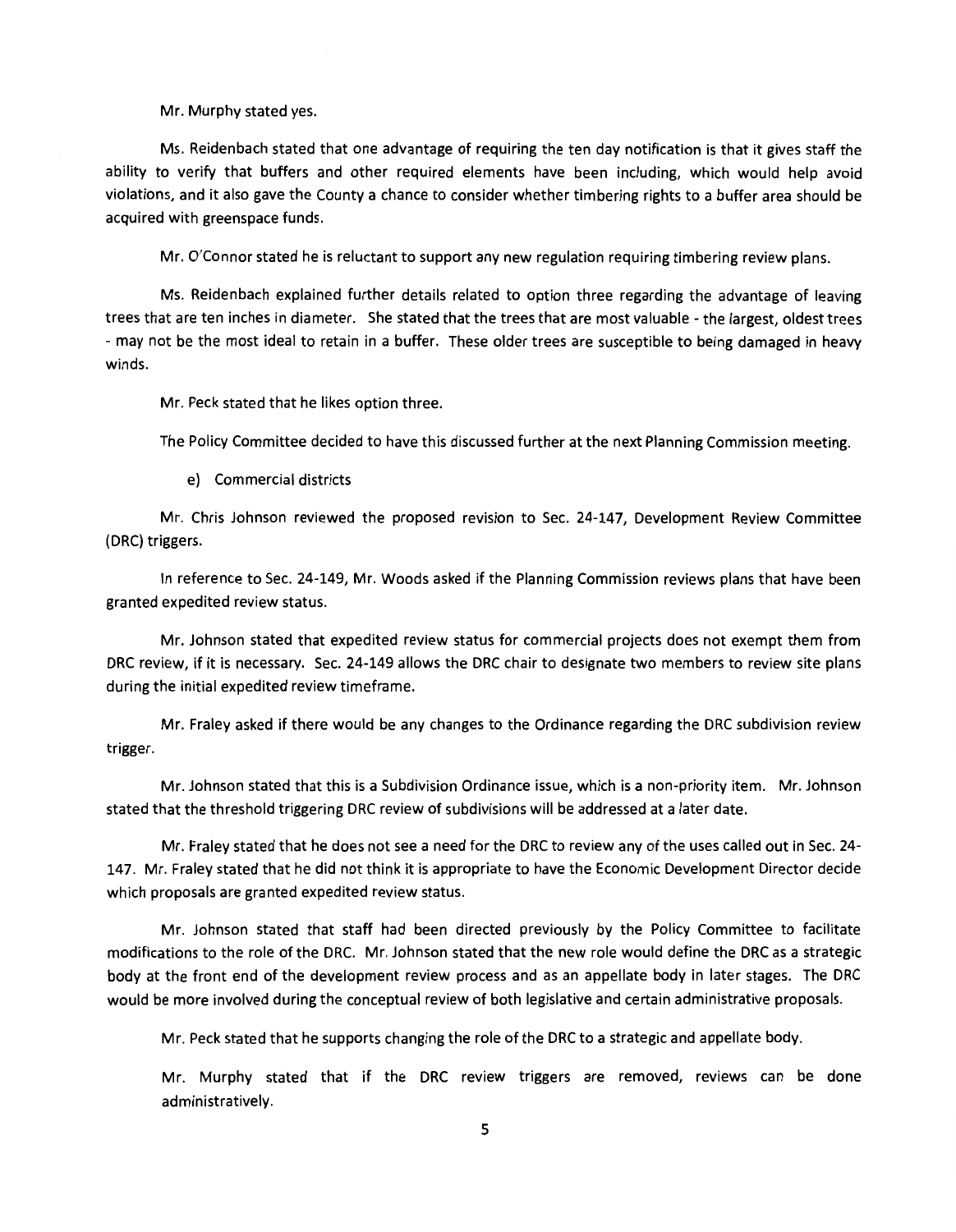Mr. Johnson stated that the collective expertise of development management staff is fully capable of handling the vast majority of issues and concerns currently reviewed by the DRC.

Mr. Woods stated that he can recall a previous discussion at a Planning Commission meeting where retaining the existing DRC thresholds was preferred.

Mr. O'Connor stated that he generally supports changing the criteria but, this discussion should include the entire DRC.

Mr. Woods stated that if the DRC triggers were removed one advantage would be a streamlined review process for the applicant.

Mr. Fraley asked staff to review the proposed revisions to Sec. 24-11, commercial Special Use Permit (SUP) triggers.

Mr. Johnson pointed out the building size threshold increasing from 10,000 to 20,000 and noted that the exemptions for office and industrial building square footage and trip generation would remain unchanged. Mr. Johnson added that the recommended revisions would have eliminated roughly half of the commercial SUP's over the past decade.

Mr. Richard Costello, of AES stated that exemptions  $(d)(1)$  and  $(d)(2)$  are outdated and could be removed.

Mr. Johnson reviewed the proposed revisions for the Limited Business District, LB.

Mr. Fraley stated that the Ordinance materials related to LB are of particular importance since these districts are located near residential areas. Mr. Fraley asked why staff chose to add the new language seen in Sec. 24-367.

Mr. Johnson stated that Sec. 24-367 is a statement of intent for the district and language contained therein is not enforceable. It is meant to be a general, guiding statement of intent for the regulations outlined in the rest of the chapter.

Mr. Fraley stated he would prefer to see more substantive language.

Mr. Murphy stated that it does explain the specific requirements that are seen in the text later in the chapter.

Mr. Fraley stated that he expected to see more uses shift from specially permitted to permitted and fewer uses that require a SUP. Mr. Fraley stated that he anticipated seeing more performance standards for uses requiring SUP's.

Mr. Murphy stated that staff made an effort to meet this expectation. Mr. Murphy stated that if the Policy Committee wants to shift more uses than staff will consider them.

Mr. Fraley asked for clarification on the condition placed on Veterinary hospitals under Sec. 24- 368.

Mr. Johnson stated that requiring animals to be kept on a leash would prevent outdoor dog runs which create noise outside normal working hours yet still allows employees to walk or exercise dogs during the day.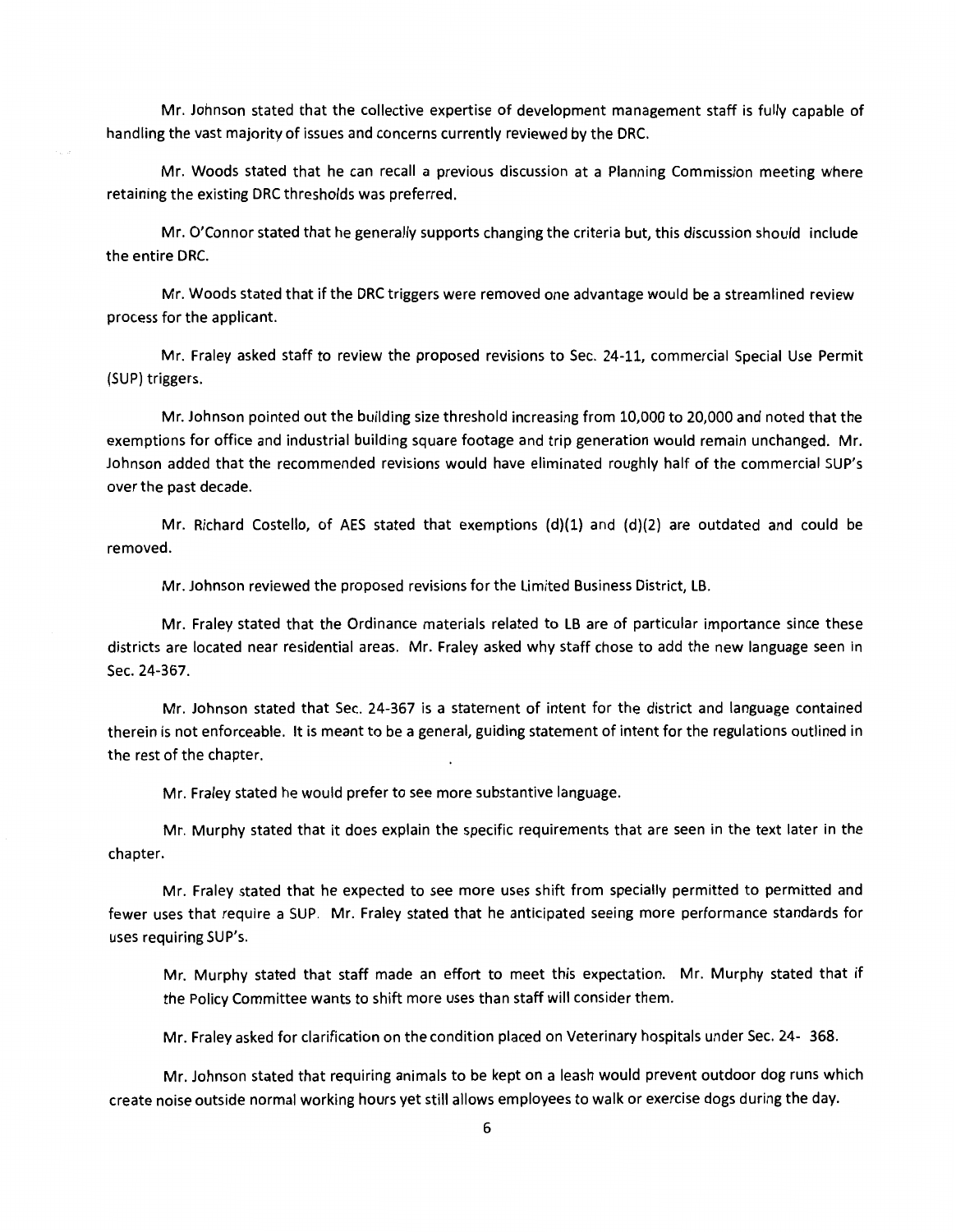Mr. Fraley suggested requiring an extra setback in Sec. 24-370(1), perhaps increasing the front setback to 75 feet.

Mr. Fraley asked for clarification regarding Sec. 24-391 pertaining to convenience stores.

Mr. Murphy stated that all convenience stores require a SUP, even those that do not sell fuel.

Mr. Johnson stated that convenience stores typically remain open for extended late night hours and promote the congregation of people around them later into the evening which can cause impacts on adjacent residential properties and often increase police presence. He stated convenience stores typically have bright lighting and other design issues that require careful review during a legislative process.

Mr. Fraley stated he was alarmed to hear at the last Board of Supervisors meeting that it is difficult for the County to enforce hours of operation. Mr. Fraley asked why convenience stores are not listed in M-2.

Mr. Murphy stated that convenience stores were deemed an inappropriate use for M-2. He stated that it was the county's intent to retain M-2 for heavy industrial uses.

Mr. Costello asked staff if outdoor centers of amusement are permitted in any other district besides, B-1.

Mr. Johnson stated that it is only permitted in B-1 with a SUP. Mr. Johnson stated that outdoor centers of amusement are not appropriate uses in industrially zoned areas or adjacent to residential neighborhoods in LB.

#### **5) Other Business**

a) Administrative policy and procedures manual

Mr. Peck noted that he had a several comments regarding the organization of the administrative policies and procedures. He noted that he could not find the County's administrative regulations (ARs) on the website.

Mr. Murphy clarified that ARs are internal guidance to the County and do not apply to outside developers, which is why they are not posted publically.

Mr. Peck noted that policies were categorized by their adoption status. He was interested in creating a numbering system that classified policies that dealt with similar topics (for example, site plan review) in the same numbered section to make them easier to find. He also wanted to establish a more consistent process for adopting and amending policies, such as what is adopted by just the Policy Committee versus the Board of Supervisors, and developing criteria for figuring out what is worthy of a policy. He noted that putting sunset clauses on regulations may be a good idea to require them to be reconsidered every 5 years and brought up to date. He also recommended inserting hyperlinks in the County Code to referenced policies where pertinent and cross-referencing any guidance documents in the Zoning Ordinance as well.

Mr. Murphy noted that the policies were recently added to the website in the development procedures and policies, guidelines, and procedures tabs. He asked that Committee members look at the website organization and offer feedback.